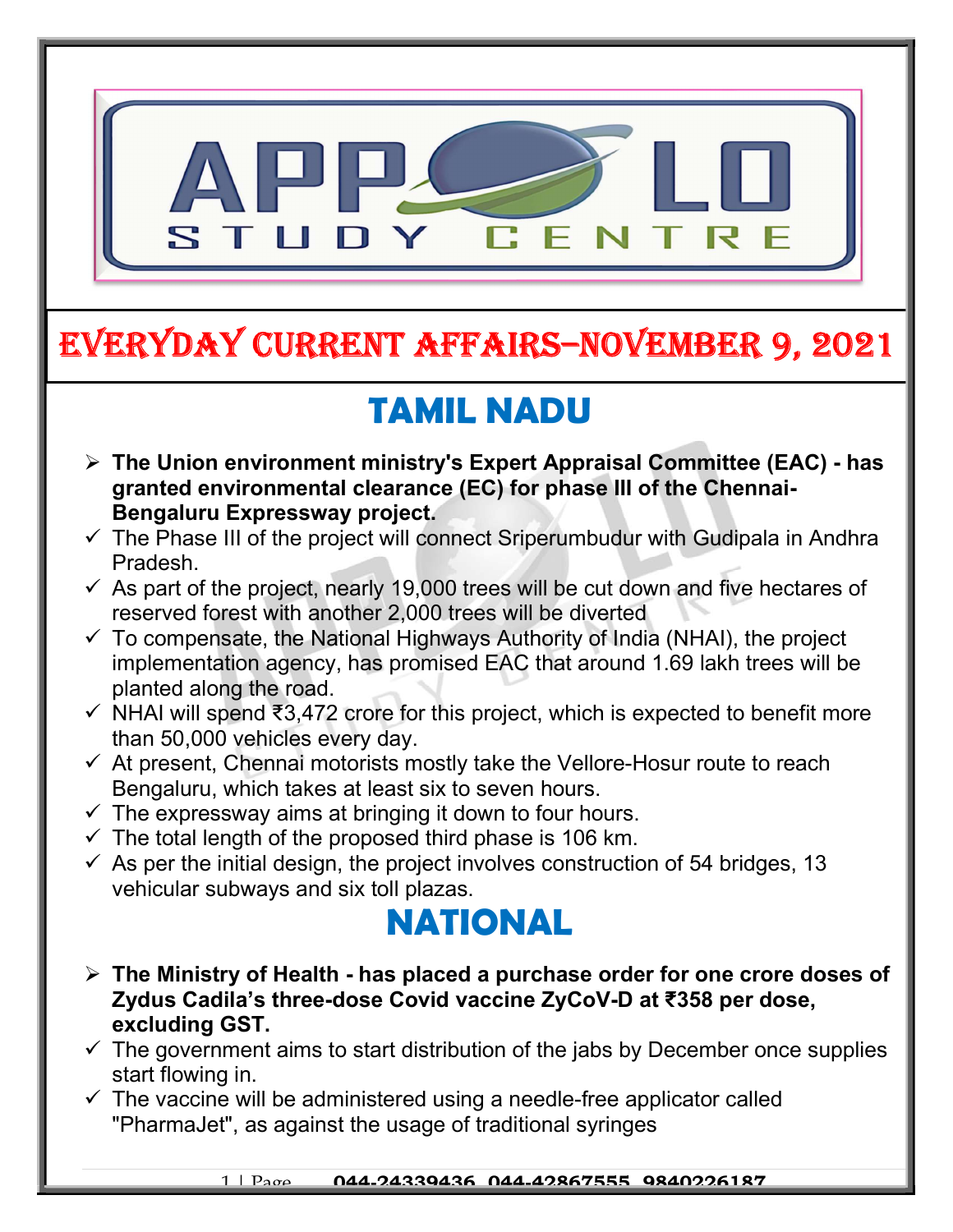- $\checkmark$  The needle-free applicator, also called a jet injector, pressurises liquid medication into a narrow stream that is capable of penetrating skin.
- The pricing includes ₹265 per dose of ZyCoV-D plus ₹93 for a needle-free applicator
- $\checkmark$  The Ahmedabad-based pharma company, Zydus Cadila, had earlier proposed a price of Rs 1,900 for its three-dose regimen.
- $\checkmark$  So far, three vaccines have been administered in India's immunisation drive -Serum Institute of India's Covishield (95.69 crore doses), Bharat Biotech's Covaxin (12.22 crore doses) and the Russian Sputnik vaccine (10.9 lakh doses).
- $\checkmark$  The government has been procuring Covishield at ₹215 per dose, whereas Covaxin costs ₹225 per dose.
- $\checkmark$  Both Covishield and Covaxin are two dose vaccine and are administered through traditional syringe.
- For private hospitals, the price of Covishield is capped at ₹780 per dose, Covaxin at ₹1,410 and Sputnik V at ₹1,145 a dose.
- $\checkmark$  ZyCov-D the world's first plasmid DNA vaccine is a three dose vaccine that will be given on day zero, day 28 and day 56.
- $\checkmark$  The vaccine received emergency use authorisation from India's drug regulator on 20 August, 2021
- $\checkmark$  ZyCoV-D is the first vaccine cleared by India's drug regulator for inoculation of those aged 12 years and above

#### **AWARDS**

 $\geq$  On November 8, President Ram Nath Kovind – conferred the highest civilian awards in the country, the Padma Awards, to 119 distinguished personalities at Rashtrapati Bhawan in New Delhi

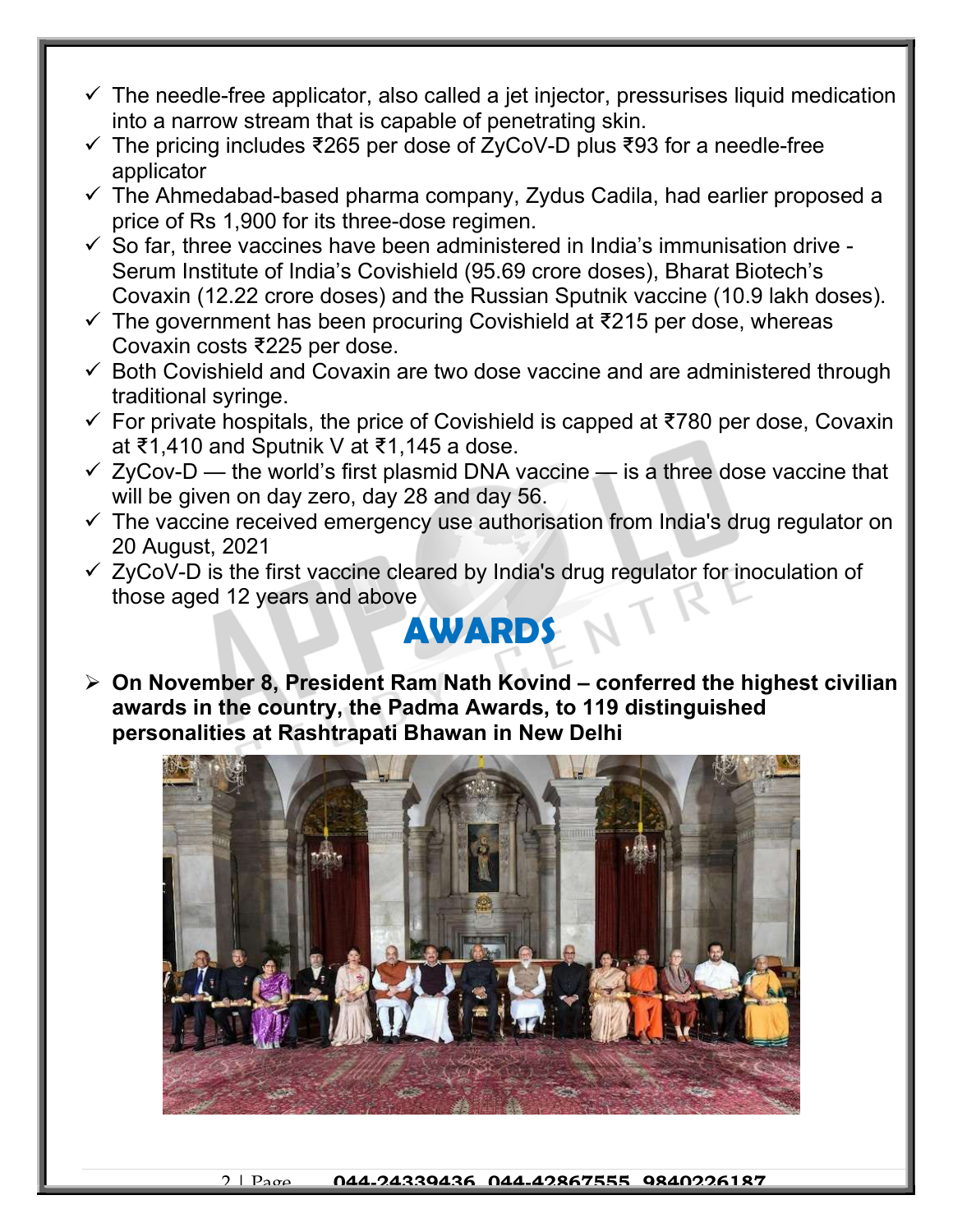- $\checkmark$  Prime Minister Narendra Modi, Vice President M Venkaiah Naidu, Union Home Minister Amit Shah, Union External Affairs Minister S. Jaishankar were present during the occasion
- $\checkmark$  This year, seven Padma Vibhushan, 10 Padma Bhushan and 102 Padma Shri Awards for the year 2020 were conferred
- $\checkmark$  It includes 29 women awardees, 16 Posthumous awardees, and 1 transgender awardee.
- $\checkmark$  Among the individuals who received the Padma Vibushan were former Japanese Shinzo Abe, sculpture artist Sudrashan Sahoo, Dr Belle Monappa Hegde, a cardiologist and former vice-chancellor of Manipal University, Union ministers George Fernandes (posthumous), Arun Jaitley (posthumous), Sushma Swaraj (posthumous) and Pandit Chhannulal Mishra, Hindustani classical and semiclassical vocalist and late singer SP Balasubrahmanyam
- $\checkmark$  The Padma Bhushan went to former Assam Chief Minister Tarun Gogoi (who received the award posthumously), Kannada literature doyen Chandrashekhar Khambara, Badminton player PV Sindhu, singer KS Chitra, former Lok Sabha Speaker Sumitra Mahajan, among others.
- This year's Padma Shri awardees include Sridhar Vembu, CEO of Zoho Corporation, vocalist Bombay Jayashri, India's first woman Air Marshal Dr Padma Bandopadhyay (retd), Bollywood personalities Kangana Ranaut, Adnan Sami, Ekta Kapoor, Karan Johar, Tamil actor and TV debate personality Solomon Pappiah, visually challenged Malayalam writer Balan Pootheri, Balinese performing artist I Wayan Dubia, applied mathematician Rangasami Lakhminarayana Kashyap and Matha B Manjamma Jogati among others.
- $\checkmark$  Former high commissioner to India, Muazzem Ali, (posthumous) and 1971 war hero Col Quazi Sajjad Ali Zahir, became the first Bangladeshi citizens to be honoured with the Padma Shri
- $\checkmark$  The Padma Awards are one of the highest civilian honours of India announced annually on the eve of Republic Day.
- $\checkmark$  The Awards are given in three categories Padma Vibhushan (for exceptional and distinguished service), Padma Bhushan (distinguished service of higher order) and Padma Shri (distinguished service).
- $\checkmark$  The Padma Awards are given in various disciplines/ fields of activities, which include art, social work, public affairs, science and engineering, trade and industry, medicine, literature and education, sports, civil service, etc.

#### SPORTS

 On November 8, Vidarbha's left-arm spinner Akshay Karnewar - became the first ever bowler in cricket history not to concede any runs from his quota of four overs in the T20 format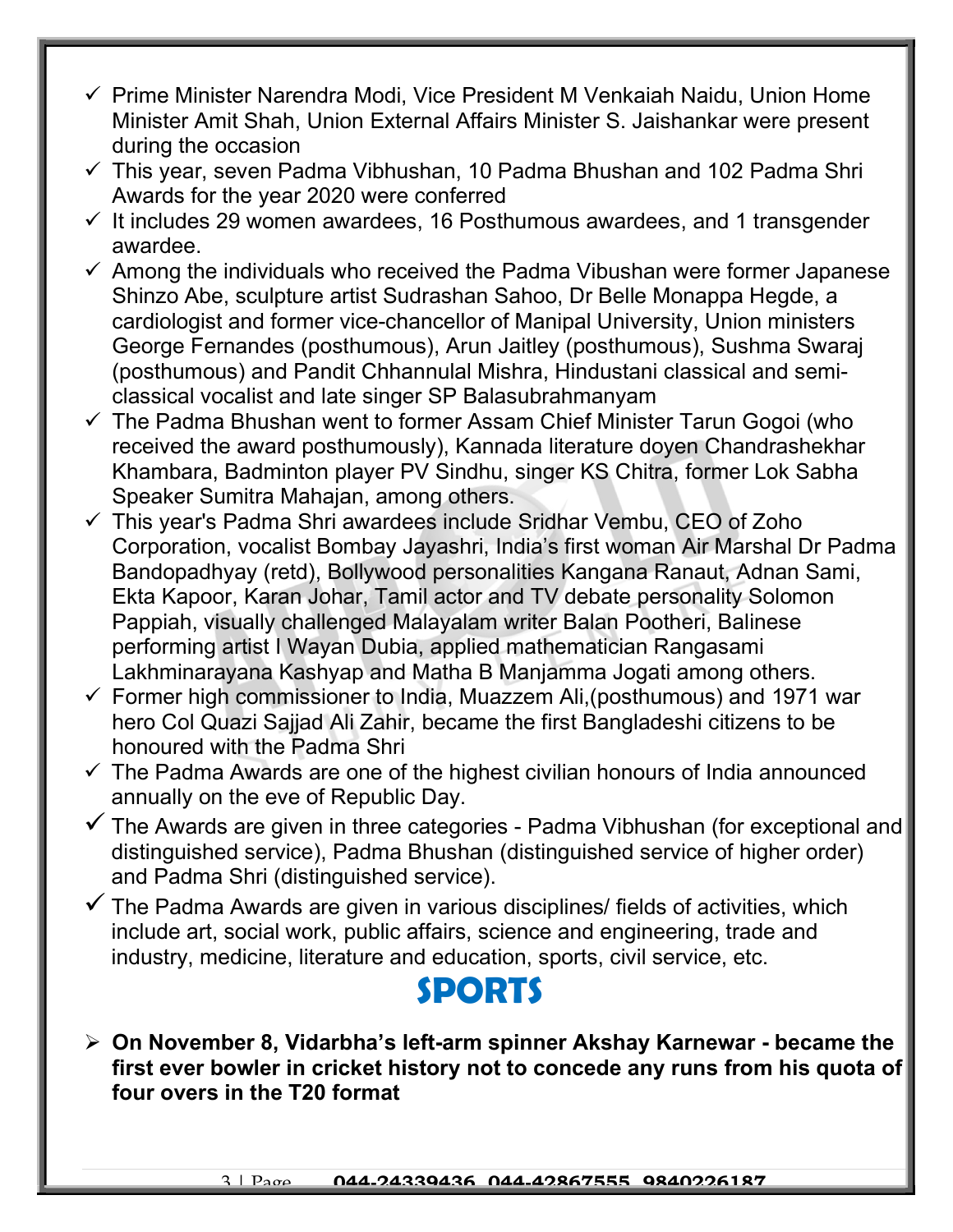Vidarbha's 29-year-old left-arm spinner Akshay Karnewar ended his quota of four overs with figures of 4-4-0-2 against Manipur in the ongoing Syed Mushtaq Ali Trophy at the ACA Stadium in Vijayawada



- $\checkmark$  This feat has never been achieved in a T20 International, including domestic and franchise T20 cricket.
- $\checkmark$  Akshay Karnewar is an ambidextrous bowler, which means he can bowl both right-arm off-spin and left-arm orthodox spin
- $\checkmark$  On the same day, in another match between Madhya Pradesh and Bihar, Venkatesh Iyer produced figures of 4-2-2-2, which is the fifth most economical spell bowled in all of T20 cricket
- $\checkmark$  Before Karnewar, Pakistani left arm fast bowler, Mohammad Irfan held the record of bowling the most economical 4-over spell ever in T20 cricket.
- $\checkmark$  Irfan had conceded just one run in his quota of 4 overs while playing for Barbados Tridents in the Caribbean Premier League (CPL) 3 years ago

### NATIONAL DAY

 $\triangleright$  Uttarakhand Foundation Day - November 9



- $\checkmark$  Uttarakhand, the 27<sup>th</sup> state of India, was formed on this day in the year 2000 after joining several districts from the Northwestern part of Uttar Pradesh and a portion of the Himalayan Mountain range.
- $\checkmark$  It was earlier known as Uttaranchal and renamed Uttarakhand on January 1, 2007
- $\checkmark$  Known as the 'Land of Gods', the state has very rich natural resources like glaciers, rivers, dense forests, and snow mountain peaks.